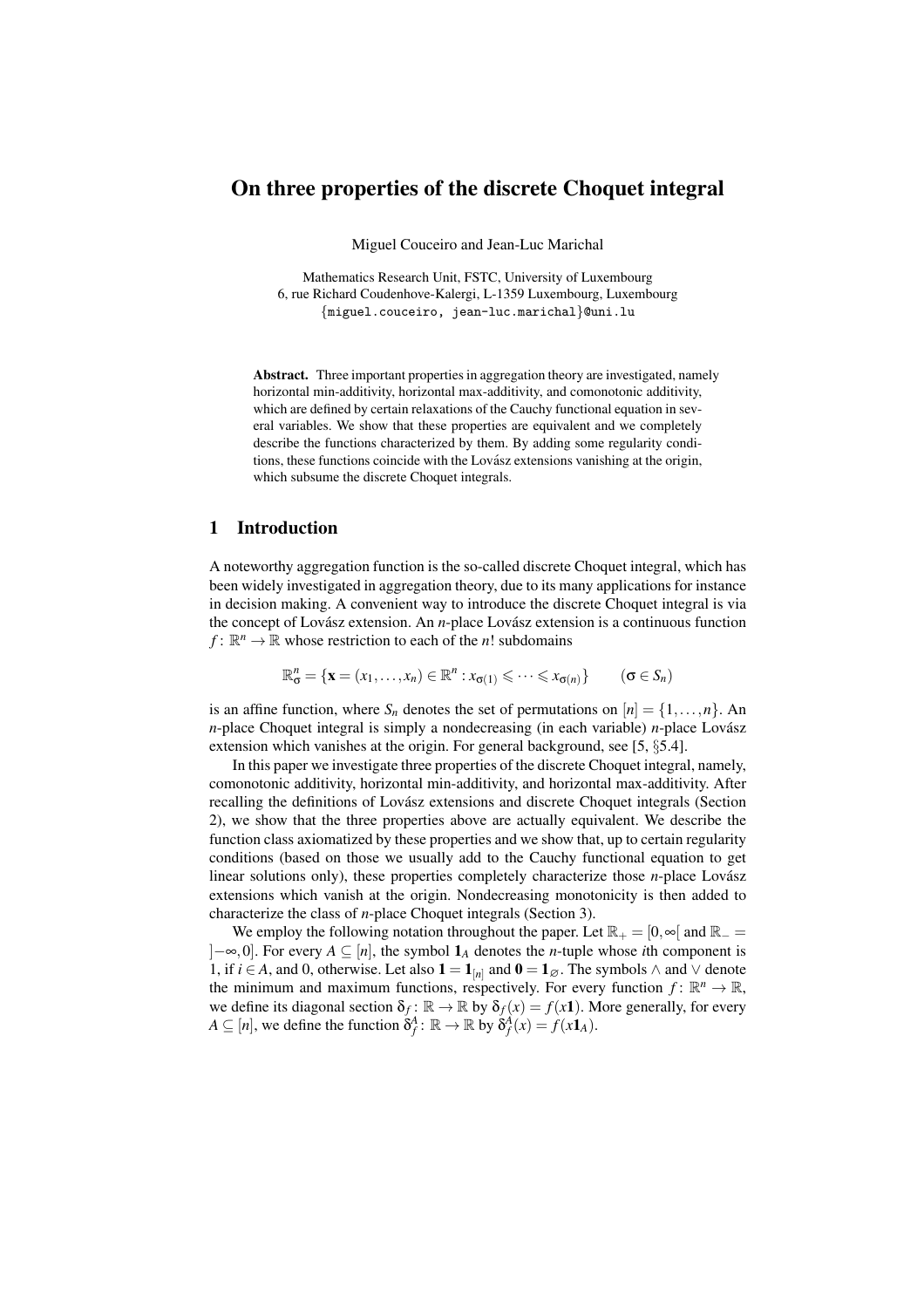It is important to notice that comonotonic additivity as well as horizontal minadditivity and horizontal max-additivity extend the classical additivity property defined by the Cauchy functional equation for *n*-place functions

$$
f(\mathbf{x} + \mathbf{x}') = f(\mathbf{x}) + f(\mathbf{x}') \qquad (\mathbf{x}, \mathbf{x}' \in \mathbb{R}^n). \tag{1}
$$

In this regard, recall that the general solution  $f: \mathbb{R}^n \to \mathbb{R}$  of the Cauchy equation (1) is given by  $f(\mathbf{x}) = \sum_{k=1}^{n} f_k(x_k)$ , where the  $f_k : \mathbb{R} \to \mathbb{R}$  ( $k \in [n]$ ) are arbitrary solutions of the basic Cauchy equation  $f_k(x + x') = f_k(x) + f_k(x')$  (see [1, §2–4]). If  $f_k$  is continuous at a point or monotonic or Lebesgue measurable or bounded from one side on a set of positive measure, then  $f_k$  is necessarily a linear function ([1]).

### 2 Lovász extensions

Consider a *pseudo-Boolean function*, that is, a function  $\phi$ :  $\{0,1\}^n \to \mathbb{R}$ , and define the set function  $v_{\phi}$ :  $2^{[n]} \to \mathbb{R}$  by  $v_{\phi}(A) = \phi(\mathbf{1}_A)$  for every  $A \subseteq [n]$ . Hammer and Rudeanu [6] showed that such a function has a unique representation as a multilinear polynomial of *n* variables

$$
\phi(\mathbf{x}) = \sum_{A \subseteq [n]} a_{\phi}(A) \prod_{i \in A} x_i,
$$

where the set function  $a_{\phi}: 2^{[n]} \to \mathbb{R}$ , called the *Möbius transform* of  $v_{\phi}$ , is defined by

$$
a_\phi(A)=\sum_{B\subseteq A}(-1)^{|A|-|B|}\,\nu_\phi(B).
$$

The *Lovász extension* of a pseudo-Boolean function  $\phi$ :  $\{0,1\}^n \to \mathbb{R}$  is the function  $f_{\phi} \colon \mathbb{R}^n \to \mathbb{R}$  whose restriction to each subdomain  $\mathbb{R}^n_{\sigma}$  ( $\sigma \in S_n$ ) is the unique affine function which agrees with  $\phi$  at the *n* + 1 vertices of the *n*-simplex  $[0,1]^n \cap \mathbb{R}^n_{\sigma}$  (see [7, 9]). We then have  $f_{\phi}|_{\{0,1\}^n} = \phi$ .

It can be shown (see  $[5, \S 5.4.2]$ ) that the Lovász extension of a pseudo-Boolean function  $\phi: \{0,1\}^n \to \mathbb{R}$  is the continuous function  $f_{\phi}(\mathbf{x}) = \sum_{A \subseteq [n]} a_{\phi}(A) \bigwedge_{i \in A} x_i$ . Its restriction to  $\mathbb{R}^n_{\sigma}$  is the affine function

$$
f_{\phi}(\mathbf{x}) = (1 - x_{\sigma(n)})\phi(\mathbf{0}) + x_{\sigma(1)}\nu_{\phi}(A_{\sigma}^{\uparrow}(1)) + \sum_{i=2}^{n} (x_{\sigma(i)} - x_{\sigma(i-1)})\nu_{\phi}(A_{\sigma}^{\uparrow}(i)), \quad (2)
$$

where  $A_{\sigma}^{\uparrow}(i) = {\{\sigma(i), \ldots, \sigma(n)\}}$ . We say that a function  $f: \mathbb{R}^n \to \mathbb{R}$  is a *Lovász extension* if there is a pseudo-Boolean function  $\phi$ :  $\{0,1\}^n \to \mathbb{R}$  such that  $f = f_{\phi}$ .

An *n*-place *Choquet integral* is a nondecreasing Lovász extension  $f_{\phi}$ :  $\mathbb{R}^n \to \mathbb{R}$  such that  $f_{\phi}(\mathbf{0}) = 0$ . It is easy to see that a Lovász extension  $f : \mathbb{R}^n \to \mathbb{R}$  is an *n*-place Choquet integral if and only if its underlying pseudo-Boolean function  $\phi = f|_{\{0,1\}^n}$  is nondecreasing and vanishes at the origin (see [5, §5.4]).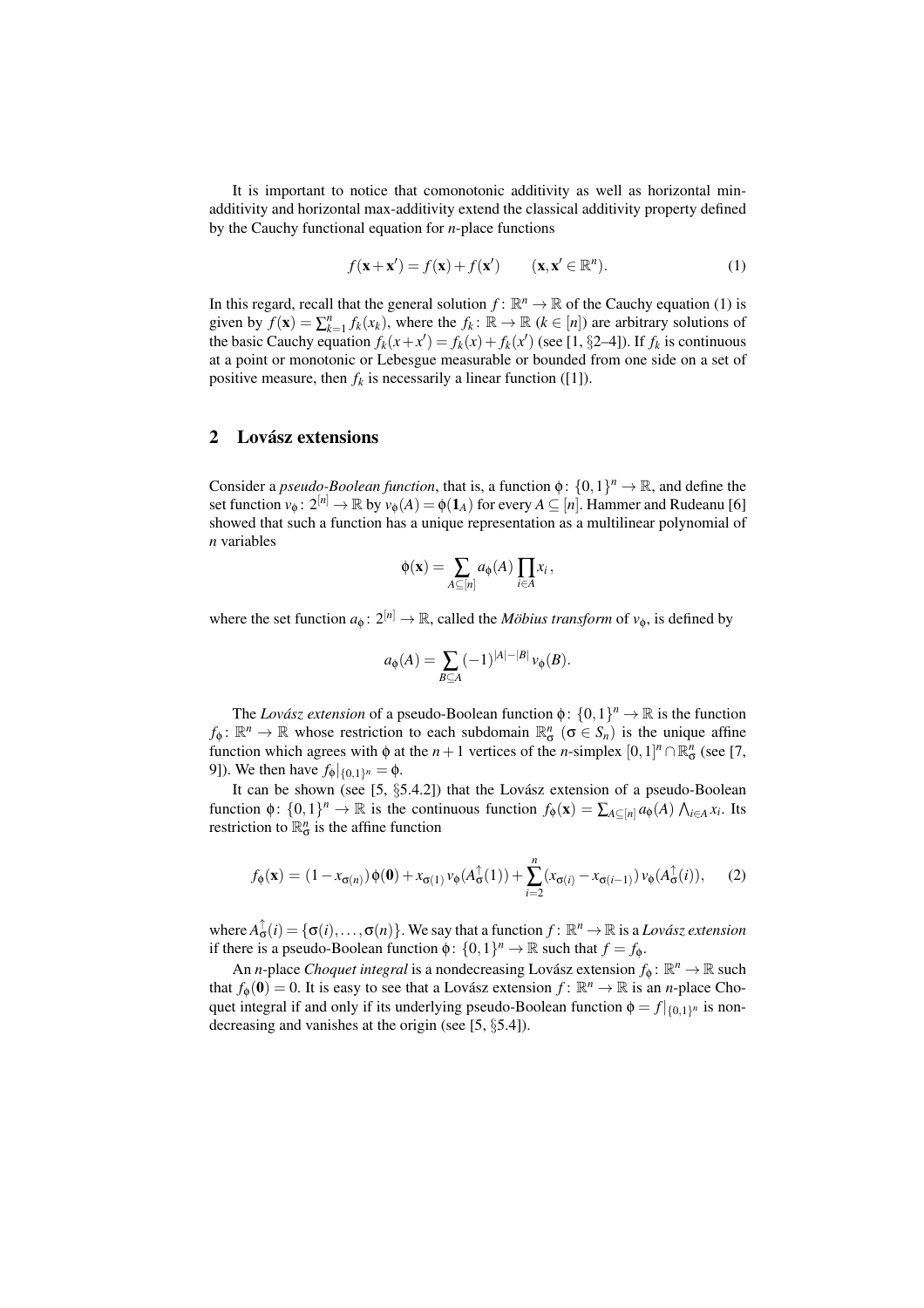## 3 Axiomatizations of Lovász extensions and discrete Choquet integrals

Two *n*-tuples  $x, x' \in \mathbb{R}^n$  are said to be *comonotonic* if there exists  $\sigma \in S_n$  such that  $\mathbf{x}, \mathbf{x}' \in \mathbb{R}_{\sigma}^n$ . A function  $f: \mathbb{R}^n \to \mathbb{R}$  is said to be *comonotonically additive* if, for every comonotonic *n*-tuples  $\mathbf{x}, \mathbf{x}' \in \mathbb{R}^n$ , we have

$$
f(\mathbf{x} + \mathbf{x}') = f(\mathbf{x}) + f(\mathbf{x}').
$$
\n(3)

Given  $\mathbf{x} \in \mathbb{R}^n$  and  $c \in \mathbb{R}$ , let  $[\![\mathbf{x}]\!]_c = \mathbf{x} - \mathbf{x} \wedge c$  and  $[\![\mathbf{x}]\!]^c = \mathbf{x} - \mathbf{x} \vee c$ . We say that a function  $f: \mathbb{R}^n \to \mathbb{R}$  is

*– horizontally min-additive* if, for every  $\mathbf{x} \in \mathbb{R}^n$  and every  $c \in \mathbb{R}$ , we have

$$
f(\mathbf{x}) = f(\mathbf{x} \wedge c) + f([\![\mathbf{x}]\!]_c). \tag{4}
$$

*– horizontally max-additive* if, for every  $\mathbf{x} \in \mathbb{R}^n$  and every  $c \in \mathbb{R}$ , we have

$$
f(\mathbf{x}) = f(\mathbf{x} \vee c) + f([\![\mathbf{x}]\!]^c). \tag{5}
$$

We now describe the function classes axiomatized by these two properties. To this extent, we let  $A^{\downarrow}_{\sigma}(i) = \{\sigma(1), \ldots, \sigma(i)\}.$ 

**Theorem 1.** A function  $f: \mathbb{R}^n \to \mathbb{R}$  is horizontally min-additive if and only if there  $e$ *xists*  $g: \mathbb{R}^n \to \mathbb{R}$ *, with*  $\delta_g$  *and*  $\delta_g^A|_{\mathbb{R}_+}$  *additive for every*  $A \subseteq [n]$ *, such that, for every* σ ∈ *Sn,*

$$
f(\mathbf{x}) = \delta_g(x_{\sigma(1)}) + \sum_{i=2}^n \delta_g^{A_{\sigma}^{\dagger}(i)}(x_{\sigma(i)} - x_{\sigma(i-1)}) \qquad (\mathbf{x} \in \mathbb{R}_{\sigma}^n).
$$
 (6)

In this case, we can choose  $g = f$ .

**Theorem 2.** A function  $f: \mathbb{R}^n \to \mathbb{R}$  is horizontally max-additive if and only if there  $e$ *xists*  $h: \mathbb{R}^n \to \mathbb{R}$ *, with*  $\delta_h$  *and*  $\delta_h^A|_{\mathbb{R}_+}$  *additive for every*  $A \subseteq [n]$ *, such that, for every* σ ∈ *Sn,*

$$
f(\mathbf{x}) = \delta_h(x_{\sigma(n)}) + \sum_{i=1}^{n-1} \delta_h^{A_{\sigma}^{\downarrow}(i)}(x_{\sigma(i)} - x_{\sigma(i+1)}) \qquad (\mathbf{x} \in \mathbb{R}_{\sigma}^n).
$$

In this case, we can choose  $h = f$ .

Using Theorems 1 and 2, one can show that each of the two horizontal additivity properties is equivalent to comonotonic additivity. Thus we have the following result.

**Theorem 3.** For any function  $f: \mathbb{R}^n \to \mathbb{R}$ , the following assertions are equivalent.

- (*i*) *f is comonotonically additive.*
- (*ii*) *f is horizontally min-additive.*
- (*iii*) *f is horizontally max-additive.*

*If any of these conditions is fulfilled, then*  $\delta_f$ *,*  $\delta_f^A|_{\mathbb{R}_+}$ *, and*  $\delta_f^A|_{\mathbb{R}_-}$  *are additive*  $\forall A \subseteq [n]$ *.*